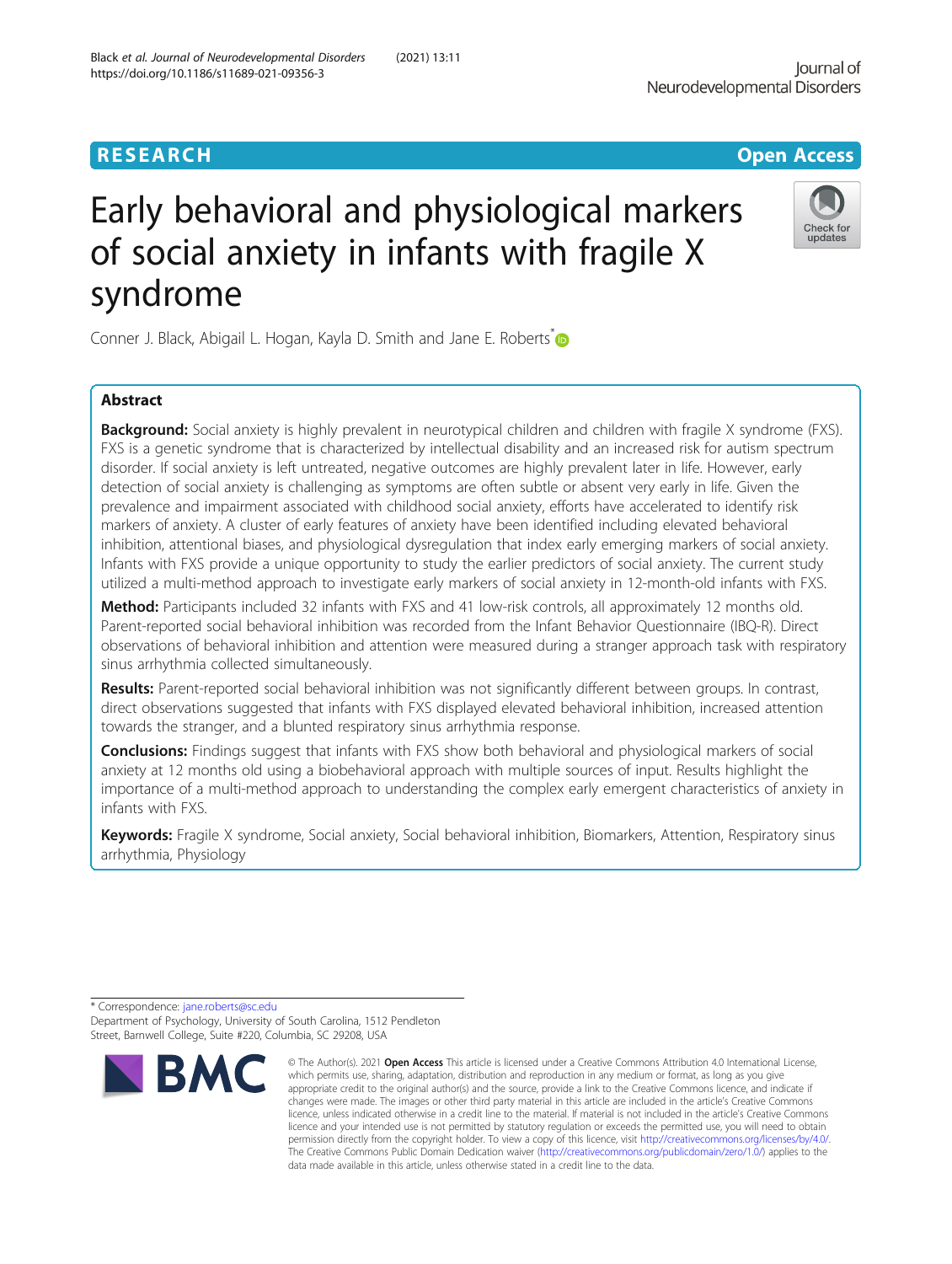# Background

Anxiety is the most common childhood psychiatric disorder, with 8–20% of neurotypical (NT) children (i.e., children without a neurodevelopmental disability) diagnosed before adolescence [[1](#page-7-0)–[3](#page-7-0)]. If left untreated, childhood anxiety can lead to serious issues later in life such as depression, suicidality, substance abuse, and personality disorders [[4\]](#page-7-0). However, low-cost intervention as early as preschool has been shown to produce long-term positive outcomes [[5,](#page-7-0) [6\]](#page-7-0) which fuels efforts to detect and treat early. Social anxiety is one of the most frequent and early emerging anxiety disorders, affecting nearly 10% of preschool-aged children [[3\]](#page-7-0). Understanding the early predictors of social anxiety in infants and very young children can improve early identification, facilitate early intervention, and optimize long-term outcomes.

In NT infants and preschoolers, a number of prodromal indicators of social anxiety have been identified that develop in tandem with typical stranger fear. Behavioral inhibition, a temperament characteristic that includes features of fear, shyness, and withdrawal in response to novelty early in life, is one of the most robust predictors of later social anxiety symptoms and diagnoses [[7](#page-7-0)–[9\]](#page-7-0). For example, high behavioral inhibition across infancy, starting as young as 6 months of age, is a risk marker for social anxiety later in life [[10](#page-7-0)]. Furthermore, preschool-aged children who demonstrate elevated and stable behavioral inhibition are up to four times more likely to be later diagnosed with social anxiety than children without elevated behavioral inhibition [[7](#page-7-0)].

In addition to behavioral inhibition, several other factors have been identified that predict social anxiety, including atypical attention and physiological dysregulation. Atypical attention has been shown to contribute to the development and maintenance of anxiety symptoms [[11\]](#page-7-0). However, this relationship is nuanced and varies by both type and severity of anxiety symptoms. For example, Waters and colleagues demonstrated that gaze towards threatening images (e.g., fearful or angry faces) only occurs with severe generalized anxiety symptoms [[12](#page-7-0), [13](#page-7-0)] whereas attention away from threatening images occurs in fear-based anxiety disorders such as social anxiety  $[14]$  $[14]$ . Thus, the relationship of attention to threat is complex and dependent on multiple factors.

In infancy, atypical physiological regulation has been linked with later negative outcomes including social anxiety. One measure of physiological regulation is respiratory sinus arrhythmia (RSA), which is a cardiac index of parasympathetic nervous system function that corresponds to respiration. RSA has been associated with multiple psychiatric disorders and maladaptive social be-havior [[15](#page-7-0)–[17](#page-8-0)] as it plays an important role in physiological regulation of stress. Specifically, baseline RSA moderates the relationship between parental anxiety and an infant's temperament with higher baseline RSA linked to the mother's anxiety level whereas infants with low baseline RSA demonstrate no link between the mother's anxiety and their temperament  $[18]$  $[18]$ . Moreover, infants with high RSA in a non-threatening environment demonstrated lower problem behavior compared to infants with high RSA in a disorganized environment who displayed a high level of problem behavior [\[19\]](#page-8-0). Likewise, greater suppression of RSA during a challenging event has been associated with reduced behavioral problems, improved emotion regulation, and decreased internalizing behaviors in preschoolers. Additionally, blunted RSA in response to a stressor is related to negative outcomes later in life [\[19](#page-8-0)]. In 6-month-old infants, atypical RSA regulation has been reported as a risk marker for increased likelihood of social anxiety during preschool [[10\]](#page-7-0). These findings support an important role for elevated baseline RSA and RSA modulation as a protective factor for multiple child outcomes [\[18](#page-8-0), [20](#page-8-0)].

Existing work demonstrates that prodromal signs of social anxiety are measurable early in life and that including multiple measures using a biobehavioral framework that integrates behavior with physiological regulation is a promising approach. Given the significant impairment associated with social anxiety, studies that refine our understanding of the early signs are critical to facilitate early detection and treatment. One productive way to approach this work is to study early risk factors in homogenous populations who are at high risk for social anxiety, such as fragile X syndrome (FXS), a genetic disorder with elevated rates of social anxiety [\[21](#page-8-0), [22](#page-8-0)]. This study adopts a biobehavioral approach that integrates both biological and behavioral markers to advance our understanding of early signs and potential underlying mechanisms of social anxiety. We adopt elements from the neurovisceral integration theoretical model into our framework as it recognizes the role of autonomic regulation to cognitive, emotional, and behavioral function [[21](#page-8-0), [23\]](#page-8-0). Consistent with neurovisceral theory, the current study examined baseline and modulation of RSA, visual attention, and behavioral inhibition as potential factors associated with the expression of prodromal signs of social anxiety in a high-risk sample.

Fragile X syndrome is a monogenic disorder that affects approximately 1 in 3700 males and 1 in 6000 females [[24](#page-8-0)]. It is caused by a CGG trinucleotide repeat expansion mutation of more than 200 repeats on the Fragile X Mental Retardation-1 (FMR1) gene on the X chromosome. Individuals with FXS often present with intellectual disability, maladaptive behaviors, and autism spectrum disorder [[25](#page-8-0), [26](#page-8-0)]. Notably, individuals with FXS are at increased risk for anxiety problems, with up to 86% of males meeting diagnostic criteria for at least one anxiety disorder [[21\]](#page-8-0). Social anxiety is one of the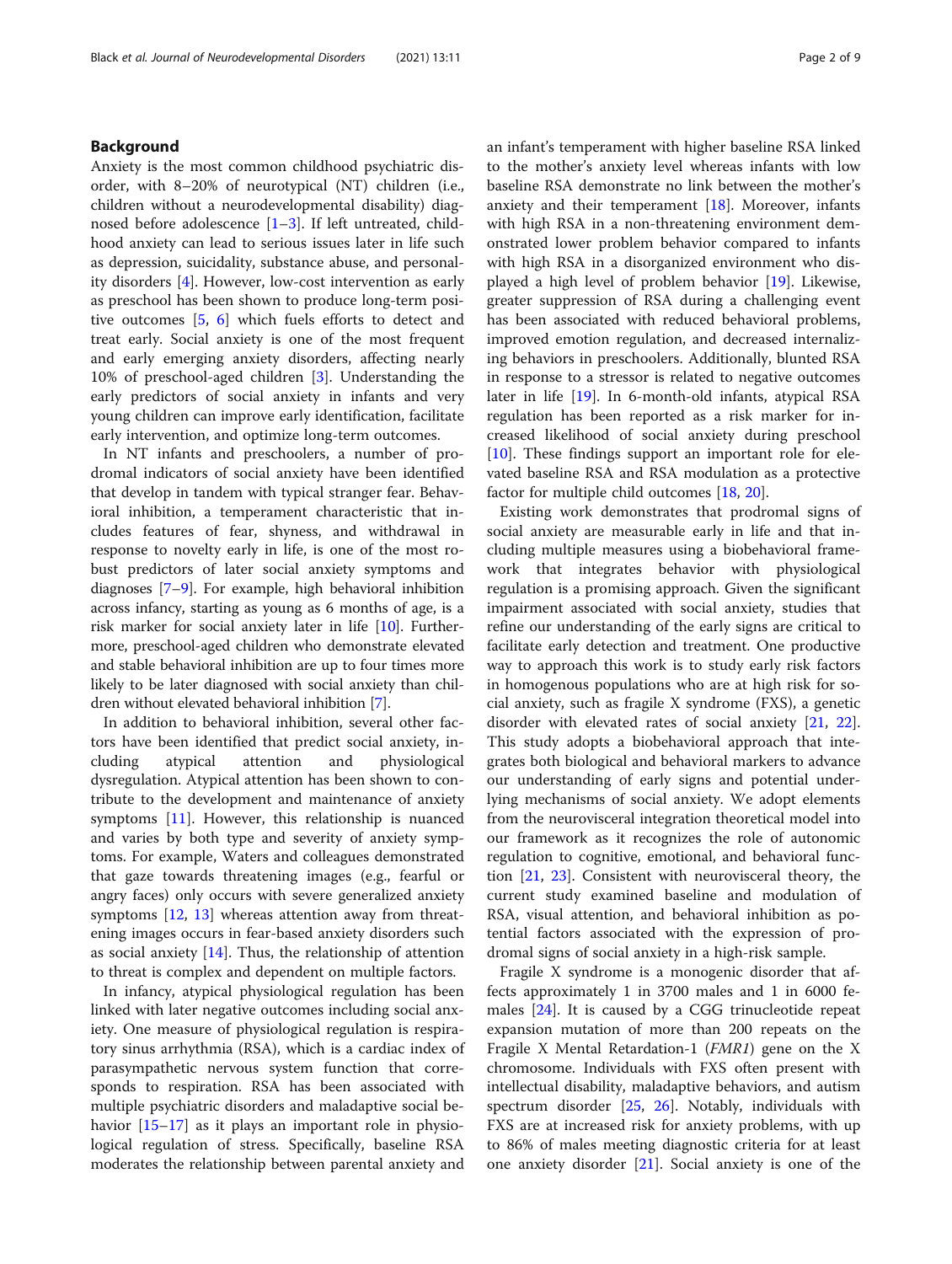most highly prevalent anxiety disorders in FXS, with 60.3% of males and 55.3% of females meeting diagnostic criteria for social anxiety  $[21, 22]$  $[21, 22]$  $[21, 22]$ . In addition to the high prevalence in both males and females, social anxiety is also cited as the most impairing phenotypic feature of children with FXS [[27\]](#page-8-0). Clearly increased understanding of the onset and potential predictors of social anxiety in individuals with FXS is critical to identify and direct treatment to mitigate the long-term effects.

While research has clearly documented the high prevalence of social anxiety in FXS, little is understood about early signs of social anxiety in young children and infants with FXS. Research suggests that children with FXS display increased distress, gaze aversion, and avoidance during a social challenge task [[27,](#page-8-0) [28](#page-8-0)]. Emerging evidence also suggests that elevated negative affect, a broader temperament profile that encompasses behavioral inhibition, in preschool-aged children with FXS is associated with anxiety symptoms later in development [[29,](#page-8-0) [30](#page-8-0)]. Of note, this work has shown that elevated negative affect is selective in predicting anxiety symptoms and not features of autism spectrum disorder in FXS, which is important given that anxiety and autism spectrum disorder share features and are both commonly diagnosed in FXS [[29,](#page-8-0) [30\]](#page-8-0).

The role of attention and physiological regulation in relation to social anxiety in FXS has also not been well characterized. To date, there is evidence that preschoolers with FXS demonstrate reduced gaze towards novel people [[27\]](#page-8-0) and that school-age children demonstrate a greater attention bias towards angry over happy stimuli [[31,](#page-8-0) [32](#page-8-0)]. Research has also documented reduced baseline RSA and blunted modulation of RSA in the context of cognitive [[33](#page-8-0)] and social challenges [[34\]](#page-8-0) in FXS. Children and adolescents with FXS demonstrated dampened RSA suppression in response to emotionally evocative pictures [[35](#page-8-0)], and preschoolers with FXS showed reduced suppression of RSA when completing a cognitively demanding task [\[33\]](#page-8-0). This work demonstrates reduced RSA modulation in individuals with FXS which is consistent with the "hyperarousal hypothesis" in FXS. The "hyperarousal hypothesis" postulates that a number of impairments and maladaptive outcomes in FXS are caused or exacerbated by elevated physiological arousal [\[36\]](#page-8-0).

The current study used a biobehavioral approach to investigate social behavioral inhibition, attention, and physiological dysregulation in response to a stranger's approach in 12-month-old infants with FXS. We include a comparison group of age-matched low-risk controls (LRC) to account for normal variation in stranger fear that is common in this developmental period. Multiple measures reflecting parent-reported behavioral inhibition, direct observations of behavioral inhibition, attention, and physiological regulation are used to provide a nuanced and comprehensive picture of prodromal social anxiety symptoms in infancy. Based on the high prevalence of anxiety in children and adults with FXS [[21\]](#page-8-0), we hypothesized that 12-month-old infants with FXS would exhibit prodromal markers of social anxiety manifested as elevated social behavioral inhibition, lower baseline RSA, and blunted RSA modulation in response to a novel person. Additionally, we hypothesized that indices of RSA would be related to behavioral responses based on research with infants who are neurotypical.

# Materials and methods

# **Participants**

Participants included a total of 73 infants who were 12 months of age. The primary group included 32 infants with FXS who were compared to 41 low-risk agedmatched neurotypical controls (see Table 1). FXS diagnosis was confirmed through genetic report provided by the parent revealing > 200 CGG repeats (i.e., full mutation FXS). LRCs were included based on absence of a family history of ASD or related disorders (e.g., tuberous sclerosis, FXS) and confirmation of typical development through study assessment, as detailed below. Exclusion criteria for both groups included gestation of < 37 weeks, presence of vision or hearing impairment, and

| Table 1 Participant characteristics |  |
|-------------------------------------|--|
|-------------------------------------|--|

|                                    | <b>FXS</b> $(n = 32)$ | <b>LRC</b> $(n = 41)$ | p value |
|------------------------------------|-----------------------|-----------------------|---------|
| Key variables                      |                       |                       |         |
| Age, M (SD)                        | 12.41 (1.49)          | 12.41 (.60)           | .995    |
| Number of females                  | 10                    | 9                     | .369    |
| Mullen ELC, M (SD)                 | 76.55 (21.52)         | 98.44 (12.83)         | < .001  |
| Descriptive variables <sup>a</sup> |                       |                       |         |
| Race, n                            |                       |                       |         |
| American Indian/<br>Alaska Native  | $\Omega$              | 1                     |         |
| Asian                              | 1                     | 0                     |         |
| Black or African<br>American       | 3                     | 3                     |         |
| White                              | 21                    | 34                    |         |
| More than one<br>race              | 8                     | $\mathfrak{D}$        |         |
| Unknown                            | 0                     | 1                     |         |
| Ethnicity, n                       |                       |                       |         |
| Hispanic or Latino                 | 1                     | 1                     |         |
| Not Hispanic or<br>Latino          | 30                    | 39                    |         |
| No answer                          | 0                     | 1                     |         |
| Household income, M (n)            | 62,715 (18)           | 66,657 (35)           |         |

<sup>a</sup>Descriptive variables were only used to characterize the sample. They were not used in any statistical analyses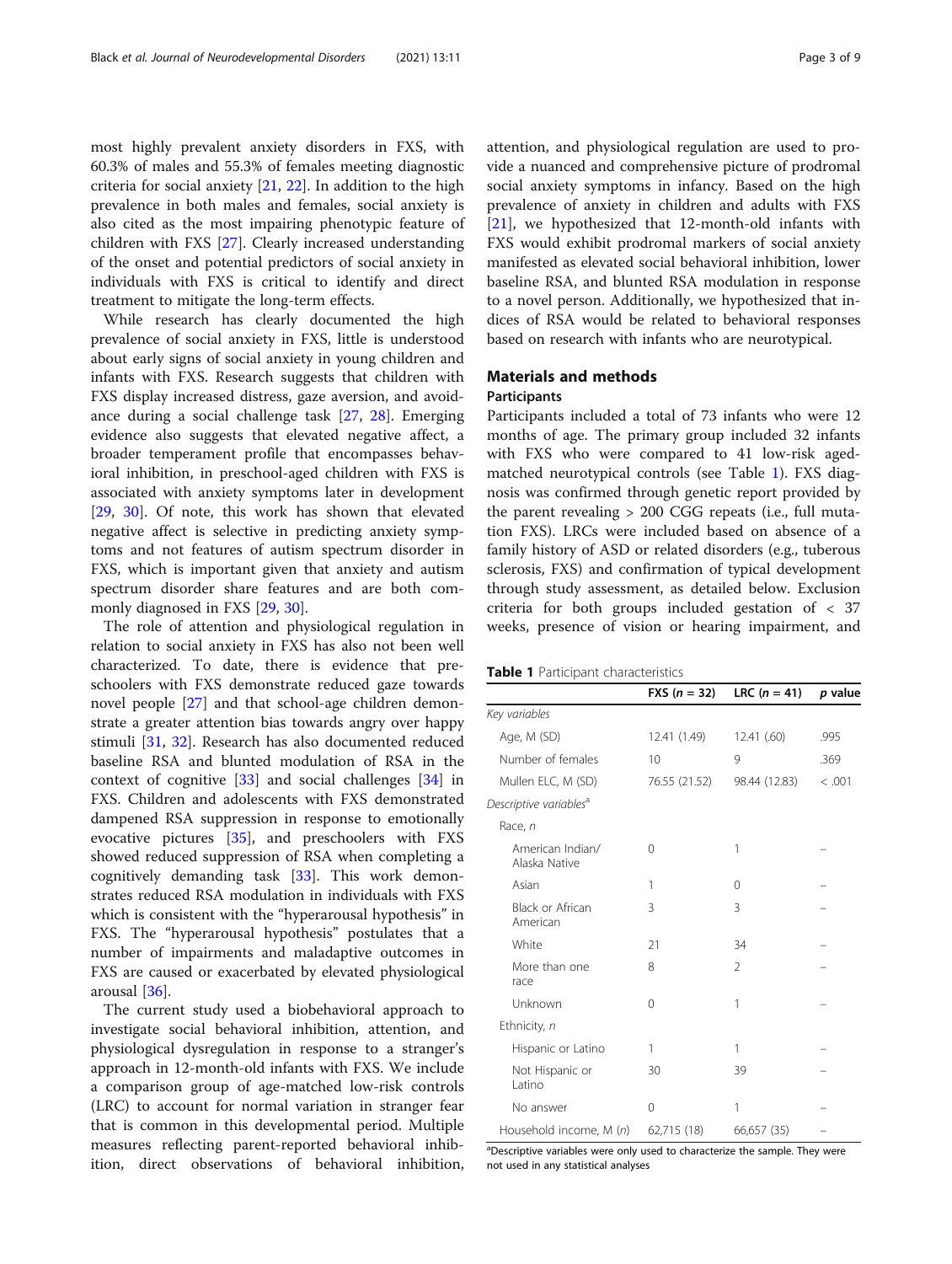lack of English proficiency within the home. Participants were recruited through a national registry for research and advertising through community resources as part of two larger longitudinal studies examining the emergence of autism spectrum disorder symptoms and anxiety in FXS (1R01MH107573-01A1, 2R01MH090194-06; PI: Roberts).

# Measures

We utilized a multi-method, biobehavioral approach to characterize social behavioral inhibition and physiology. This included a parent report, two direct-observation measures (behavioral composite and visual attention) of social behavioral inhibition, and two measures of physiological regulation (RSA baseline and RSA stranger). Additionally, an RSA reactivity score was calculated to look at the modulation of RSA from baseline to stranger. We also included a measure of early cognition and development given that infants with FXS have documented developmental delays.

### Parent report of social behavioral inhibition

The Infant Behavior Questionnaire-Revised (IBQ-R; 32 [[37\]](#page-8-0)) was used to assess parent-reported social behavioral inhibition. The IBQ-R is a 191-item temperament questionnaire that asks parents to rate how often their child responds to a variety of situations on a Likert scale from 1 to 7 (higher scores indicate higher frequency). The IBQ-R was normed on a neurotypical diverse sample of mother-child dyads and produced satisfactory internal consistency. The IBQ-R has been used widely across multiple samples of individuals with neurodevelopmental disabilities [[30](#page-8-0), [38](#page-8-0)]. While the IBQ-R has not been factor analyzed with a sample of infants with FXS, the factor structure of the Child Behavior Questionnaire (CBQ; which is the version of the temperament questionnaire designed for children between 3 and 7 years old, who have aged out of the IBQ) was investigated in FXS and found to follow a similar structure as the normative data [\[39](#page-8-0)]. In this study, we computed a social behavioral inhibition score that reflects fear in response to unfamiliar adults that has been done in previous work [[10\]](#page-7-0). The score consisted of an average of eleven items and included questions such as "When introduced to an unfamiliar adult, how often did the baby cling to parent?". In order to test for inter-item reliability, inter-item correlations were utilized and demonstrated strong consistency in responses,  $rs > .5$ .

# Direct observation of social behavioral inhibition

The Stranger Approach paradigm from the Laboratory Temperament Assessment Battery (Lab-TAB) [[40\]](#page-8-0) was used to assess observed social behavioral inhibition and visual attention in response to the approach of an

unfamiliar adult. The task consists of three parts: (1) approach of stranger towards the infant (10 s), (2) stranger kneeling in front of the infant with a neutral facial expression directed towards the infant (2 min), and (3) stranger withdrawing from the infant (10 s). The standard directions were followed [[41\]](#page-8-0) that involved informing the parent of the stages of the experiment with directions for the parent to remain neutral to allow the child to respond as "naturally" as possible. Infants were seated on their mother's lap throughout the task and unrestrained. The stranger was a research assistant dressed in a black skirt, hooded sweatshirt, baseball cap, and sunglasses. In this paper, only the kneel portion of the paradigm was analyzed for two reasons. First, we believed that having the stranger in close proximity to the infant was likely the most stressful part of the experiment and we were interested in evoking the greatest fear response. Second, the kneel portion was the only epoch that had sufficient time to measure RSA given the parameters to edit and analyze the heart activity.

Videotaped recordings of the Stranger Kneel task were coded for escape behaviors, distress vocalizations, bodily fear, and visual attention using Noldus The Observer XT (version 10.0 software, Noldus Information Technology, Leesburg, VA, USA). Escape behavior, distress vocalizations, and bodily fear were coded for both intensity and duration. More details about the behavioral coding scheme can be found in Scherr et al. (2017). Composite scores were computed for escape behaviors, distress vocalizations, and bodily fear by multiplying the proportion of time spent at each intensity level with the intensity score, calculating a z-score for each behavior then averaging the z-scores together  $[42]$  $[42]$  $[42]$ . Visual attention was coded, and the proportion of time spent looking at the stranger was computed. Reliability was checked on 20% of videos, with Cohen's kappa ranging from 0.81 to 0.90.

#### Physiological regulation

Heart activity was collected during a baseline period as well as during the stranger approach task. Electrocardiogram (ECG) data were recorded using a telemetry system that utilized two electrodes placed on the infant's chest to collect the ECG signal at a sampling rate of 300Hz (Alive Technologies; CamNtech Ltd., Cambridge, UK). Trained research assistants visually inspected the ECG signal to identify and correct arrhythmias, false heart periods, and artifacts using CardioEdit software (Brain-Body Center, University of Illinois at Chicago). If > 10% of data were edited, the participant was excluded from further analyses. RSA was extracted via Cardio-Batch software (Brain-Body Center, University of Illinois at Chicago). CardioBatch samples sequential heart periods in 250-ms epochs and then utilizes a 21-point moving polynomial algorithm to de-trend the data. The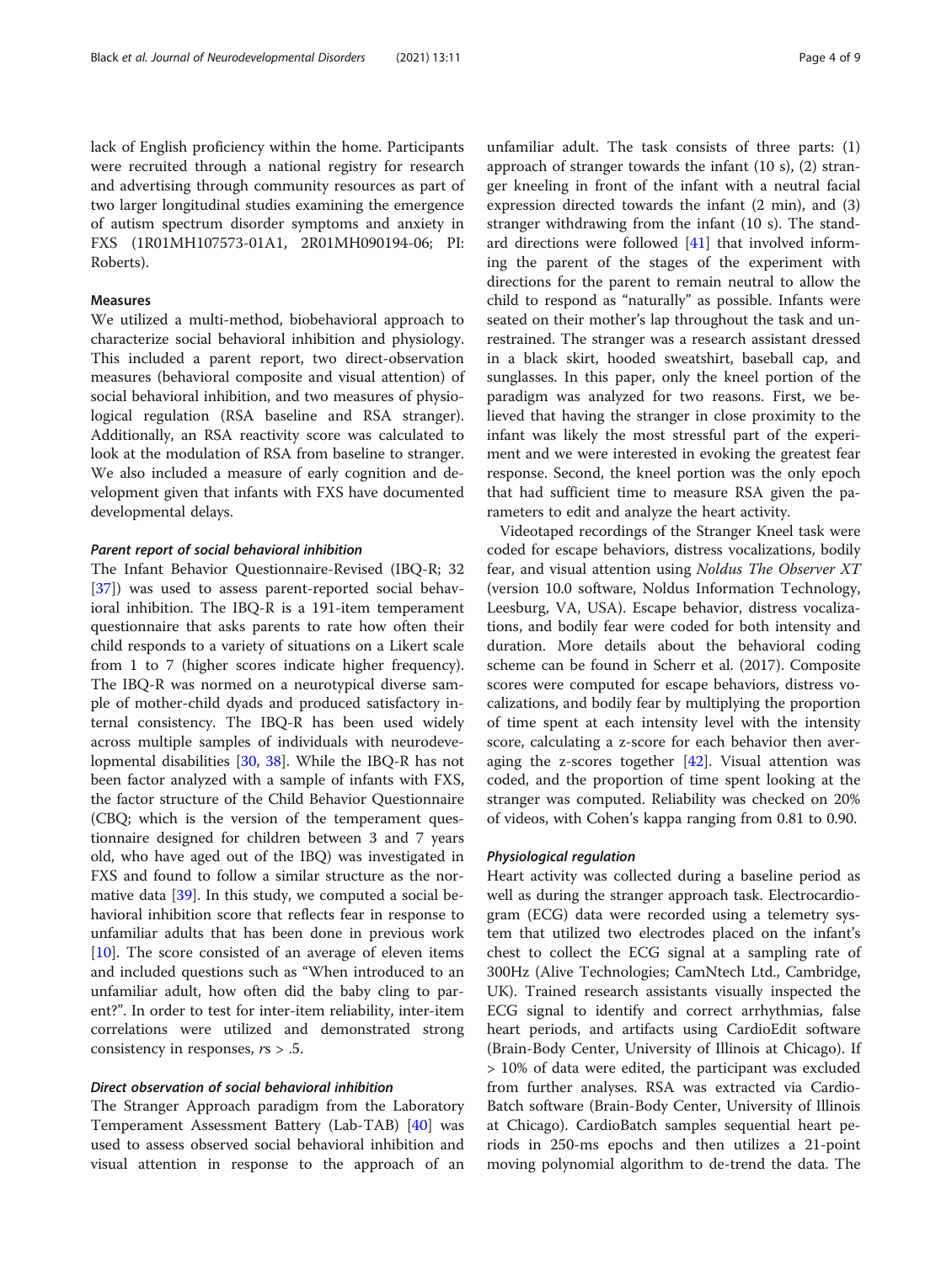data are filtered to remove variance associated with rate of respiration (.3–1.3 Hz), and RSA is then estimated by transforming the variance to its natural logarithm. Baseline RSA was computed as mean RSA during a 3-min baseline period during which the infant watched an engaging video. The engaging video included musical in-

struments and animal puppets with classical music playing with no people or language present. Baseline heart activity was collected before the start of the Lab-TAB. Stranger RSA was computed as mean RSA during the kneel phase of the stranger approach task. RSA reactivity was calculated by subtracting stranger RSA from baseline RSA.

## Cognitive measure

The Mullen Scales of Early Learning [\[43](#page-8-0)] is a developmental measure used to assess cognitive abilities in children ages 0 to 68 months. The Mullen measures development across five domains: Gross Motor, Fine Motor, Receptive Language, Expressive Language, and Visual Reception. Four of the five sections, excluding Gross Motor, comprise an early learning composite (ELC) score with a mean of 100 and standard deviation of 15.

#### Procedures

One-fourth of assessments took place in participants' homes. There were no significant differences between those tested in their homes compared to those tested in the research laboratory on RSA reactivity, baseline RSA, age, household income, or behavior composites scores  $(p)$ > .222). All assessments were completed by a team of two or three trained research specialists. Ethics approval was obtained for this study through the University of South Carolina Institutional Review Board, and parents signed an informed consent form prior to data collection. A brief developmental summary and monetary compensation was provided to the family upon completion of the assessment.

#### Analytic plan

To assess differences between groups in parent-reported behavioral inhibition, observed behavioral inhibition,

Table 2 Means and standard deviations of key variables

visual attention, baseline RSA, and Mullen ELC independent samples  $t$  tests were utilized (see Table 2). In order to examine differences in RSA across the kneel portion of the Stranger Task, within-group repeatedmeasures ANOVAs will be utilized. To determine within- and between-group differences in baseline RSA and stranger RSA, a repeated-measures mixed effects linear model was utilized via PROC MIXED in SAS 9.4. Condition (baseline, stranger) was specified as the repeated effect, nested within participant. Group, condition, Mullen ELC, sex, and the group by condition interaction were included as predictors, and a random intercept was included to account for individual differences in RSA. To describe the relationship between parent-reported behavioral inhibition, observed behavioral inhibition, and RSA variables, Pearson correlations

### Results

were run in both groups.

Analyses indicate that the FXS and LRC groups did not differ on the parent-reported social behavioral inhibition,  $(t (57) = .53, p = .600, d = .14)$ . However, on the direct observation, the LRC group exhibited marginally greater social behavioral inhibition composite scores,  $(t (63) =$ 1.82,  $p = .074$ ,  $d = .45$ ) and more visual attention towards the stranger,  $(t (62) = -1.95, p = .056, d = .47)$ . Notably, these results reflect marginal  $p$  values but a medium effect size [[44](#page-8-0)].

In order to assess differences within RSA values, multiple statistical analyses were completed. RSA from the kneel portion was examined for differences across the 2-min task. Results demonstrated that differences across the epochs were not observed in either the low-risk controls (*F* (2.16,58.17) = 2.14,  $p = .102$ ) or infants with FXS (*F* (1.88,22.53) = 1.012,  $p = .375$ ). As a result, the data was collapsed producing one RSA value for the entirety of the kneel portion. Additionally, to look at variability across groups, Levene's test was completed. RSA variance across subject did not differ,  $F(1,41) = 1.28$ ,  $p = .264$ .

Results from the repeated-measures mixed effects linear model indicated no significant main effects of group,  $F(1,40) = 1.04$ ,  $p = .314$ , or condition (baseline and

| <b>Measure</b>                               | <b>FXS</b>    | <b>LRC</b>  | $t (df) = t, p = p, d = d$               |
|----------------------------------------------|---------------|-------------|------------------------------------------|
| Parent-reported social behavioral inhibition | 2.78(1.06)    | 2.92(1.01)  | $t(57) = 0.53, p = .600, d = .14$        |
| Social behavioral inhibition composite       | $-0.19(0.66)$ | 0.062(0.54) | $t(63) = 1.82, p = .074, d = .45$        |
| Attentional allocation towards stranger      | 0.49(0.25)    | 0.40(0.13)  | $t(62) = -1.95$ , $p = .056$ , $d = .47$ |
| Baseline RSA                                 | 4.21(1.55)    | 4.53(0.97)  | $t(41) = .778$ , $p = .441$ , $d = .23$  |
| Stranger RSA                                 | 4.17(1.25)    | 3.86(0.81)  | $t(41) = 1.42, p = .162, d = .40$        |
| RSA reactivity                               | 0.04(1.33)    | 0.68(1.04)  | $t(41) = 1.77$ , $p = .084$ , $d = .54$  |

Note:  $t = t$  value,  $p = p$  value,  $d = \text{Cohen's } D$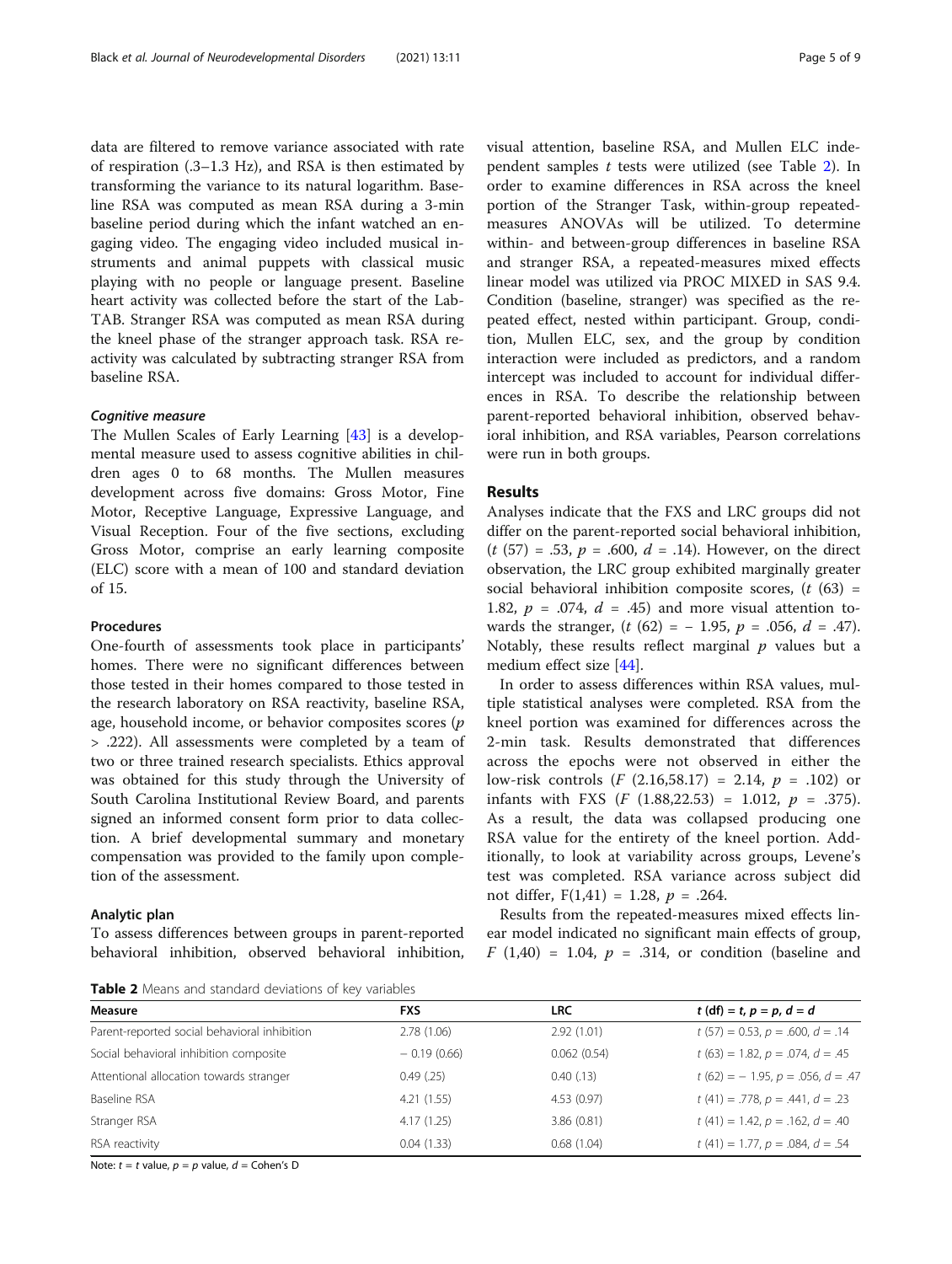stranger),  $F(1,40) = 3.36$ ,  $p = .074$ , but a significant group by condition interaction,  $F(1,40) = 4.18$ ,  $p = .048$ . Due to the significant interaction, we examined withingroup changes in RSA between baseline and stranger. The LRCs displayed a significant decrease from baseline to stranger, t (40) =  $-3.15$ , p = .003 (mean change = 0.68) whereas the FXS group did not,  $t$  (40) = 0.13,  $p =$ .894 (mean change  $= 0.04$ ; Fig. 1). Correlations between all dependent variables are displayed in Table [3](#page-6-0). No significant correlations emerged between parent-reported social behavioral inhibition and the observed social behavioral inhibition composite. In the LRC group, a significant negative correlation emerged between RSA reactivity and proportion of time looking at the stranger.

# **Discussion**

Social anxiety is a highly prevalent and impairing condition. Understanding prodromal features of social anxiety in infancy can facilitate early intervention and mitigate negative long-term impacts. The present study is the first to examine social anxiety risk markers across multiple indices in infants with FXS, who are at elevated risk for comorbid social anxiety disorder. Evidence suggests that infants with FXS display both behavioral and physiological markers of social anxiety that are detectable as early as 12 months of age. However, these findings were nuanced and not consistent across all measures, highlighting the importance of a multimethod biobehavioral approach.

With regard to the direct observations, interesting group differences emerged that indicate distinct profiles. The LRC infant group exhibited an integrated biobehavioral response that is consistent with reports of existing work [[10\]](#page-7-0) implementing similar paradigms. This response was reflected through vocal distress, bodily movements, visual attention to social threat, and physiological modulation that was synchronized with their behavioral response (e.g., RSA suppression).

In contrast, the infants with FXS responded by subdued vocal and physical movement, increased visual attention to social threat, and a lack of physiological modulation that was not coupled with their behavioral response in comparison to LRC infants. Despite group differences in the modulation of RSA, the groups did not differ on baseline RSA. This was unexpected and could be related to age, as it has been reported that baseline differences do not emerge until later in life [[45\]](#page-8-0). Our findings of elevated visual attention to the stranger in infants in this study, however, differ from a previous study with an independent older sample from our lab in which we reported reduced visual attention to the stranger in 4- and 5-year-old children with FXS [[27\]](#page-8-0). The differences across studies could reflect some important developmental shifts in which increased attention to threat represents a less-mature response to a stranger during infancy that transitions to a reduced attention to threat over age. Evidence clearly highlights that it is trajectories of stranger fear from infancy across early childhood,

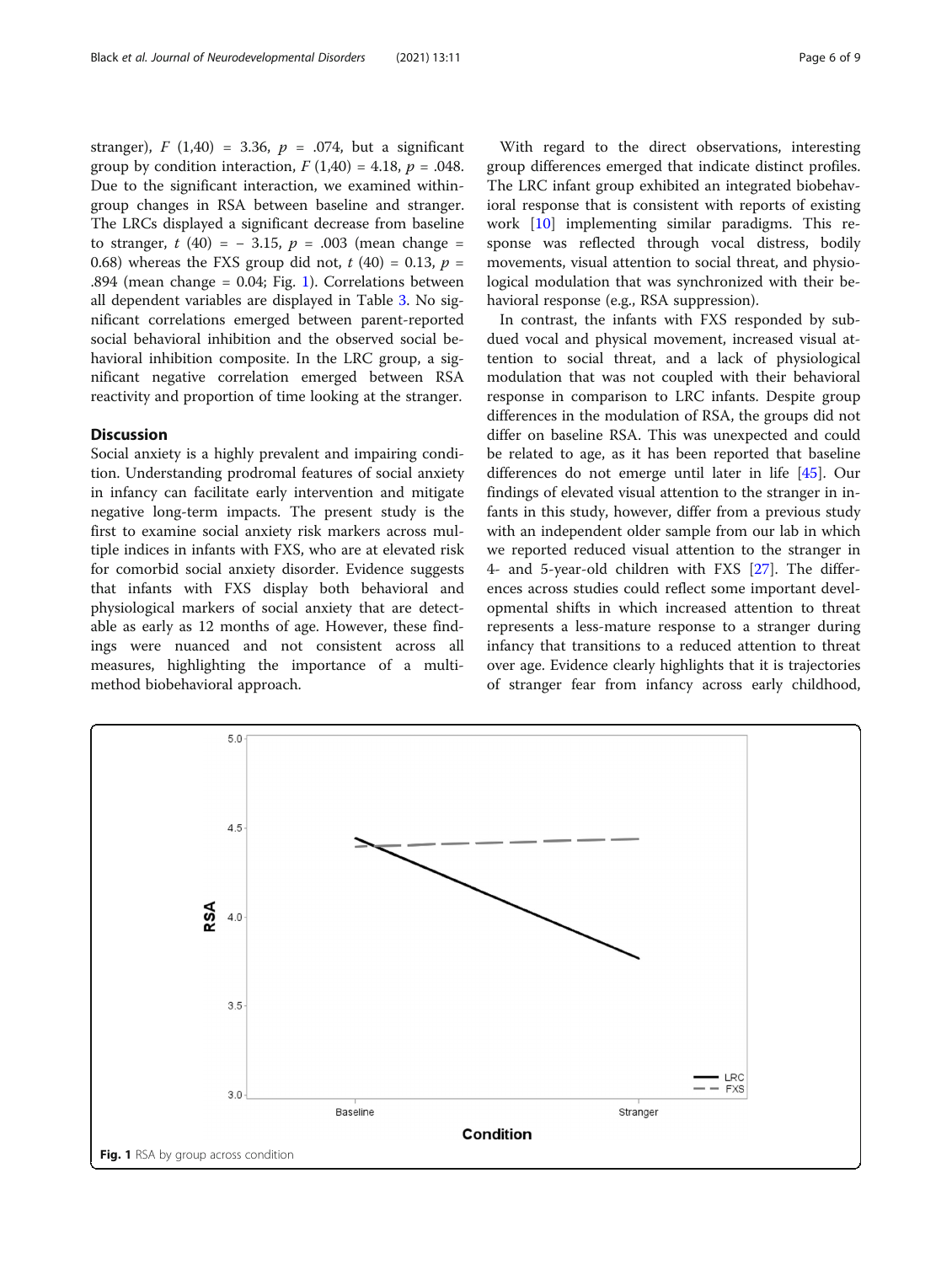| <b>TWAIL 3</b> CONCIGEORD across they variables by group |         |         |        |     |  |  |  |
|----------------------------------------------------------|---------|---------|--------|-----|--|--|--|
| <b>FXS</b>                                               |         | 2       | 3      | 4   |  |  |  |
| 1. Parent-reported social behavioral inhibition          |         |         |        |     |  |  |  |
| 2. Social Behavioral Inhibition Composite                | $-22$   |         |        |     |  |  |  |
| 3. Proportion of Time Looking at Stranger                | $-0.08$ | $-35$   |        |     |  |  |  |
| 4. RSA Reactivity                                        | .00     | $-11$   | .31    |     |  |  |  |
| 5. Mullen ELC                                            | .19     | $-.07$  | .31    | .41 |  |  |  |
| LRC                                                      |         |         |        |     |  |  |  |
| 1. Parent-reported behavioral inhibition                 |         |         |        |     |  |  |  |
| 2. Behavioral Inhibition Composite                       | $-19$   |         |        |     |  |  |  |
| 3. Proportion of Time Looking at Stranger                | .01     | $-50**$ |        |     |  |  |  |
| 4. RSA Reactivity                                        | .20     | .31     | $-42*$ |     |  |  |  |
| 5. Mullen ELC                                            | $-20$   | $-0.07$ | .01    | .01 |  |  |  |
|                                                          |         |         |        |     |  |  |  |

<span id="page-6-0"></span>Table 3 Correlations across key variables by group

 $*$  p<.05

\*\*  $p<.01$ 

rather than mean levels at any given age point, that are the most robust indicators of social anxiety [\[41\]](#page-8-0) in NT children. Thus, future studies should address developmental stability or change in FXS from a longitudinal perspective.

These results indicate a complex picture, with varying patterns across different sources of information, highlighting the importance of a multi-method approach to identifying prodromal features of anxiety in infants. For example, results varied across sources of data with parent reports indicating that the groups were similar while direct observations demonstrated distinctions across groups. Likewise, the parent reports were not correlated with the direct observations or physiological markers whereas specific aspects of the direct observations were correlated with physiological markers in an informative and group-distinct manner. By including both parental and direct observations of behavior, we demonstrated the independence of these measures, and by including both direct observations and physiological measures, we report group distinctions in the synchrony between these measures that are informative.

Our findings have important implications. First, we report attention bias towards a social threat in the infants with FXS with nearly 50% of their time spent looking toward the stranger. Given that increased attentional vigilance is related to "distress" disorders, such as generalized anxiety disorder [[12\]](#page-7-0), our findings may suggest elevated risk for a more pervasive or generalized anxiety. However, since individuals with FXS are at an increased risk for social anxiety, generalized anxiety, and autism spectrum disorder, their looking pattern may change over time [\[27](#page-8-0)] or reflect a unique phenotypic feature that display increased risk for multiple types of anxiety and autism. Second, our finding that RSA suppression is reduced in the infants with FXS suggests that this may be a promising biomarker to detect risk for anxiety in this group. These findings are consistent

with our previous work demonstrating that early physiological dysregulation could precede and/or contribute to atypical behavioral responses [\[46\]](#page-8-0). Moreover, our findings provide partial support of the hyperarousal hypothesis within FXS given their blunted RSA modulation. These findings could demonstrate the atypical physiological regulation may precede features of social anxiety or other clinical outcomes. These conclusions, however, are tentative given the inconsistent evidence across measures and moderate effect sizes. Additionally, the profile that emerges within infants with FXS may be unique since there is increased risk of multiple psychiatric disorders (i.e., autism spectrum disorder, social anxiety, GAD). Thus, these findings need to be empirically validated through larger samples, and developmental consequences of early prodromal differences should be investigated via longitudinal studies.

Strengths of the study include a biobehavioral approach that includes both behavioral and physiological markers along with multiple measures within each domain (e.g., two direct-observation measures). This approach is critical given the young age of our sample and the corresponding limited range of behaviors reflecting the developmental nature of social anxiety. In particular, the detection of early signs of anxiety are subtle and often absent in the first years of life with middle childhood as the typical age of diagnosis [[47](#page-8-0)]. These issues are exacerbated by the complexity of the phenotype of FXS which includes developmental delays and social-communication deficits [\[48\]](#page-8-0). Finally, we included a well-matched LRC group to allow consideration of normative levels of social fear which are common at this age.

Despite these strengths, this study is limited by the use of only two groups, one of which is typically developing, which makes it impossible to conclude that profiles may be specific to FXS and not to neurodevelopmental disorder more broadly. Future studies should aim to explore these questions using a comparison group with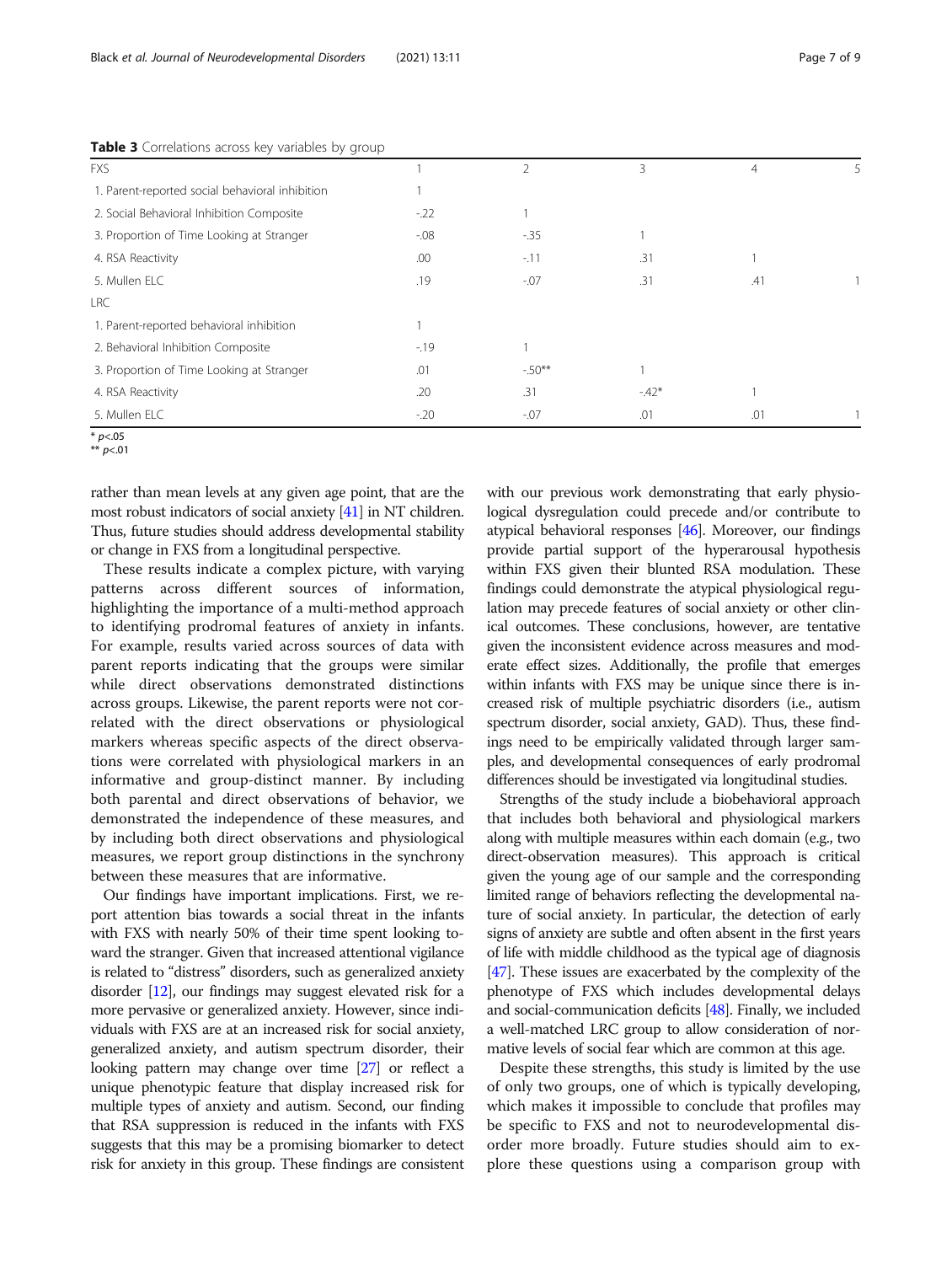<span id="page-7-0"></span>developmental delay. Another limitation is that no outcome data was available for this study, and prodromal features were only measured at one timepoint. This is particularly important given evidence that high behavioral inhibition and atypical physiological responses across the first 3 years of life are robust predictors of anxiety outcome in NT children [10]. Future studies should investigate the complex relationship between mothers and children with FXS given both the increased prevalence of anxiety in mothers with the fragile X premutation who have children with FXS [[49](#page-8-0)] and heritability of social anxiety from mother to child [[50\]](#page-8-0). Thus, there could be a relationship between maternal anxiety and the presence or report of social anxiety symptoms in infants with FXS. Moreover, longitudinal studies should be conducted to examine the relationship of these early indicators of anxiety to outcomes including both anxiety and autism spectrum disorder given their overlapping features and frequent co-occurrence in FXS. Also, examining the relationship of these early markers to discrete anxiety disorders will be important as evidence suggests that elevated stranger fear in infancy may predict separation anxiety during early childhood which, in turn, is associated with social anxiety later in development [\[41](#page-8-0)].

# Conclusions

The present study is the first to use a biobehavioral approach to detect prodromal features of social anxiety in infants with FXS. Findings suggest that both behavioral and physiological signs are evident at 12 months of age in infants with FXS. These findings improve our understanding of the FXS phenotype in infancy as well as offer some of the first evidence for potential targets of intervention that have delivered promise in young typically developing children.

#### Abbreviations

NT: Neurotypical; RSA: Respiratory sinus arrythmia; FXS: Fragile X syndrome; FMR1: Fragile X Mental Retardation-1; LRC: Low-risk control; IBQ-R: The Infant Behavior Questionnaire-Revised; CBQ: Child Behavior Questionnaire; Lab-TAB: Laboratory Temperament Assessment Battery; ECG: Electrocardiogram; ELC: Early learning composite

#### Acknowledgements

The authors sincerely thank the families that contributed to this study.

#### Authors' contributions

CJB, AH, KS, and JR designed the study and analyzed and interpreted the data. CJB and AH drafted the manuscript, and the remaining authors were extensively involved in revisions. The authors have read and given final approval of the version to be published.

# Funding

This work was funded by the National Institute for Mental Health (R01MH90194; R01MH090194; 1R01MH107573). The sponsors had no role in the study design, data collection, analysis, or interpretation, manuscript preparation, or the decision to submit the article for publication.

#### Availability of data and materials

The datasets analyzed during the current study are available from the corresponding author on reasonable request.

#### **Declarations**

#### Ethics approval and consent to participate

This study was approved by the Institutional Review Board at the University of South Carolina, and consent to participate was provided by all participants.

#### Consent for publication

Not applicable

#### Competing interests

The authors declare no competing interests.

# Received: 7 April 2020 Accepted: 16 February 2021 Published online: 20 March 2021

#### References

- 1. Costello EJ, Egger HL, Angold A. The developmental epidemiology of anxiety disorders: phenomenology, prevalence, and comorbidity. Child Adolesc Psychiatr Clin N Am. 2005;14(4):631–48.
- 2. Egger HL, Erklani A, Keeler G, Potts E, Walter BK, Angold A. Test-retest reliability of the Preschool Age Psychiatric Assessment (PAPA). J Am Acad Child Adolesc Psychiatry. 2006;45(5):538–49.
- 3. Franz L, Angold A, Copeland W, Costello EJ, Towe-Goodman N, Egger H. Preschool anxiety disorders in pediatric primary care: prevalence and comorbidity. J Am Acad Child Adolesc Psychiatry. 2013;52(12):1294–303 e1.
- 4. Bijl RV, Ravelli A. Current and residual functional disability associated with psychopathology: findings from the Netherlands Mental Health Survey and Incidence Study (NEMESIS). Psychol Med. 2000;30(3):657–68.
- 5. Kennedy SJ, Rapee RM, Edwards SL. A selective intervention program for inhibited preschool-aged children of parents with an anxiety disorder: effects on current anxiety disorders and temperament. J Am Acad Child Adolesc Psychiatry. 2009;48(6):602–9.
- 6. Rapee RM. The preventative effects of a brief, early intervention for preschool-aged children at risk for internalising: follow-up into middle adolescence. J Child Psychol Psychiatry. 2013;54(7):780–8.
- 7. Clauss JA, Blackford JU. Behavioral inhibition and risk for developing social anxiety disorder: a meta-analytic study. J Am Acad Child Adolesc Psychiatry. 2012;51(10):1066–75 e1.
- 8. Clauss JA, Avery SN, Blackford JU. The nature of individual differences in inhibited temperament and risk for psychiatric disease: a review and metaanalysis. Prog Neurobiol. 2015;127:23–45.
- 9. Mian ND, Wainwright L, Briggs-Gowan MJ, Carter AS. An ecological risk model for early childhood anxiety: the importance of early child symptoms and temperament. J Abnorm Child Psychol. 2011;39(4):501–12.
- 10. Brooker RJ, Buss KA, Lemery-Chalfant K, Aksan N, Davidson RJ, Hill GH. The development of stranger fear in infancy and toddlerhood: normative development, individual differences, antecedents, and outcomes. Dev Sci. 2013;16(6):864–78.
- 11. Mogg K, Bradley BP. A cognitive-motivational analysis of anxiety. Behav Res Ther. 1998;36(9):809–48.
- 12. Waters AM, Henry J, Mogg K, Bradley BP, Pine DS. Attentional bias towards angry faces in childhood anxiety disorders. J Behav Ther Exp Psychiatry. 2010;41(2):158–64.
- 13. Waters AM, Mogg K, Bradley BP, Pine DS. Attentional bias for emotional faces in children with generalized anxiety disorder. J Am Acad Child Adolesc Psychiatry. 2008;47(4):435–42.
- 14. Waters AM, Bradley BP, Mogg K. Biased attention to threat in paediatric anxiety disorders (generalized anxiety disorder, social phobia, specific phobia, separation anxiety disorder) as a function of 'distress' versus 'fear' diagnostic categorization. Psychol Med. 2014;44(3):607–16.
- 15. Porges SW. The polyvagal perspective. Biol Psychol. 2007;74(2):116–43.
- 16. Beauchaine T. Vagal tone, development, and Gray's motivational theory: toward an integrated model of autonomic nervous system functioning in psychopathology. Dev Psychopathol. 2001;13(2):183–214.